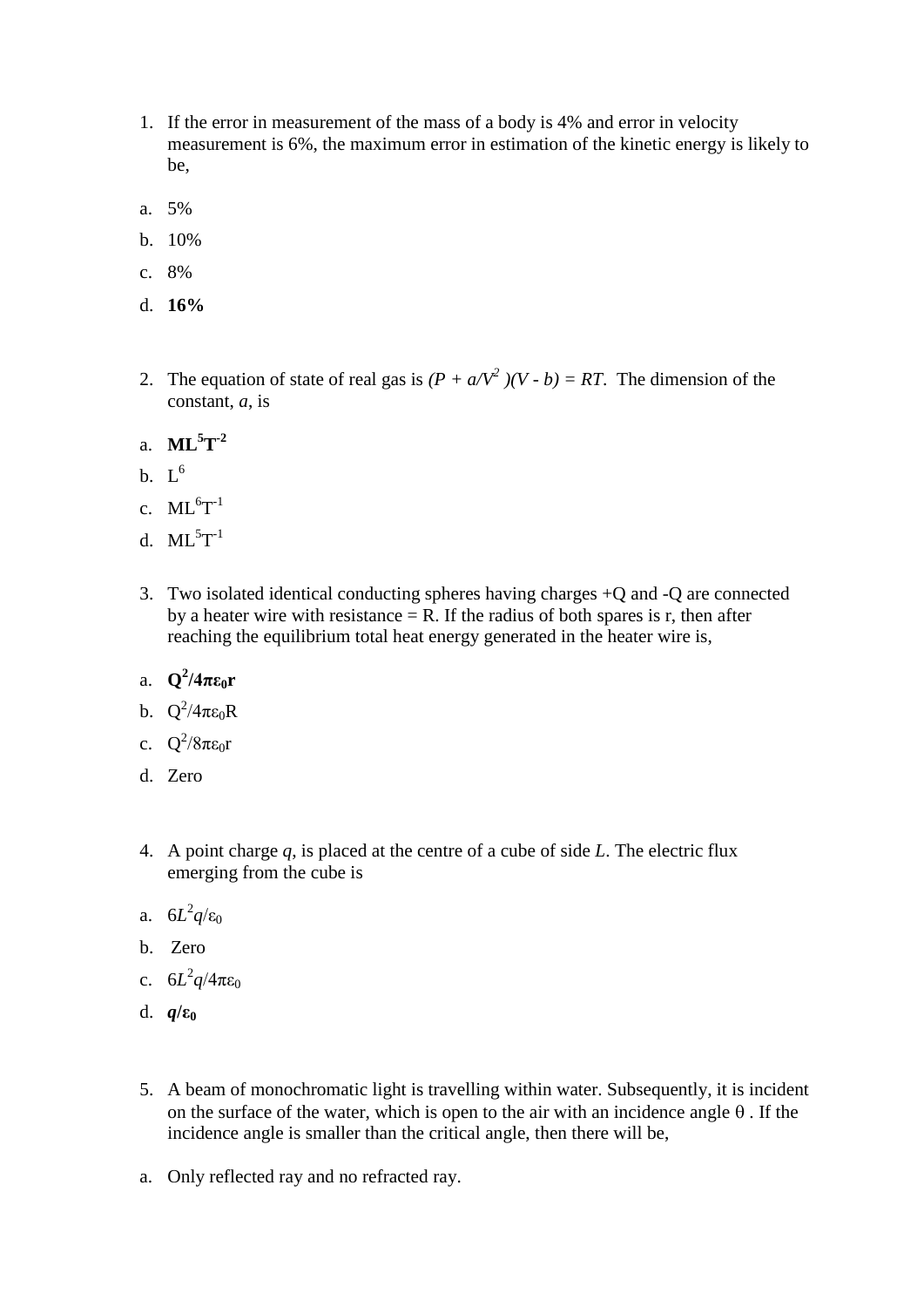- b. Only refracted ray and no reflected ray.
- c. **A reflected and a refracted ray, with the angle between them less than 180 - 2.**
- d. A reflected and a refracted ray, with the angle between them more than  $180 20$ .
- 6. A compass needle which is allowed to move in a horizontal plane is taken to the geomagnetic North Pole. It

## a. **Will stay in any position**.

- b. Will stay in north-south direction only.
- c. Will show no movement.
- d. Will stay in east-west direction only.
- 7. A gas is contained in a metallic cylinder fitted with a piston. The piston is suddenly moved in to compress the gas adiabatically and is maintained at this position. As time passes the pressure of the gas in the cylinder (assume that heat is lost to the surrounding)
- a. Increases.
- b. **Decreases.**
- c. Remains constant.
- d. Increases or decreases depending on the nature of the gas.
- 8. The root mean square velocity of Oxygen molecules in a gas is *v*. If the temperature is doubled and the Oxygen molecules dissociates to Oxygen atoms, the root mean square speed will become,
- a. *v*
- **b**.  $\sqrt{2}$ *v*
- c. **2***v*
- d. 4*v*
- 9. The decay constant of a radioactive sample is  $\lambda$ . The half-life and average life of the sample are:
- a.  $1/\lambda$  and  $(\ln 2)/\lambda$
- b.  $\lambda$ . (ln 2) and  $1/\lambda$
- c. **(ln 2)** $/\lambda$  and  $1/\lambda$